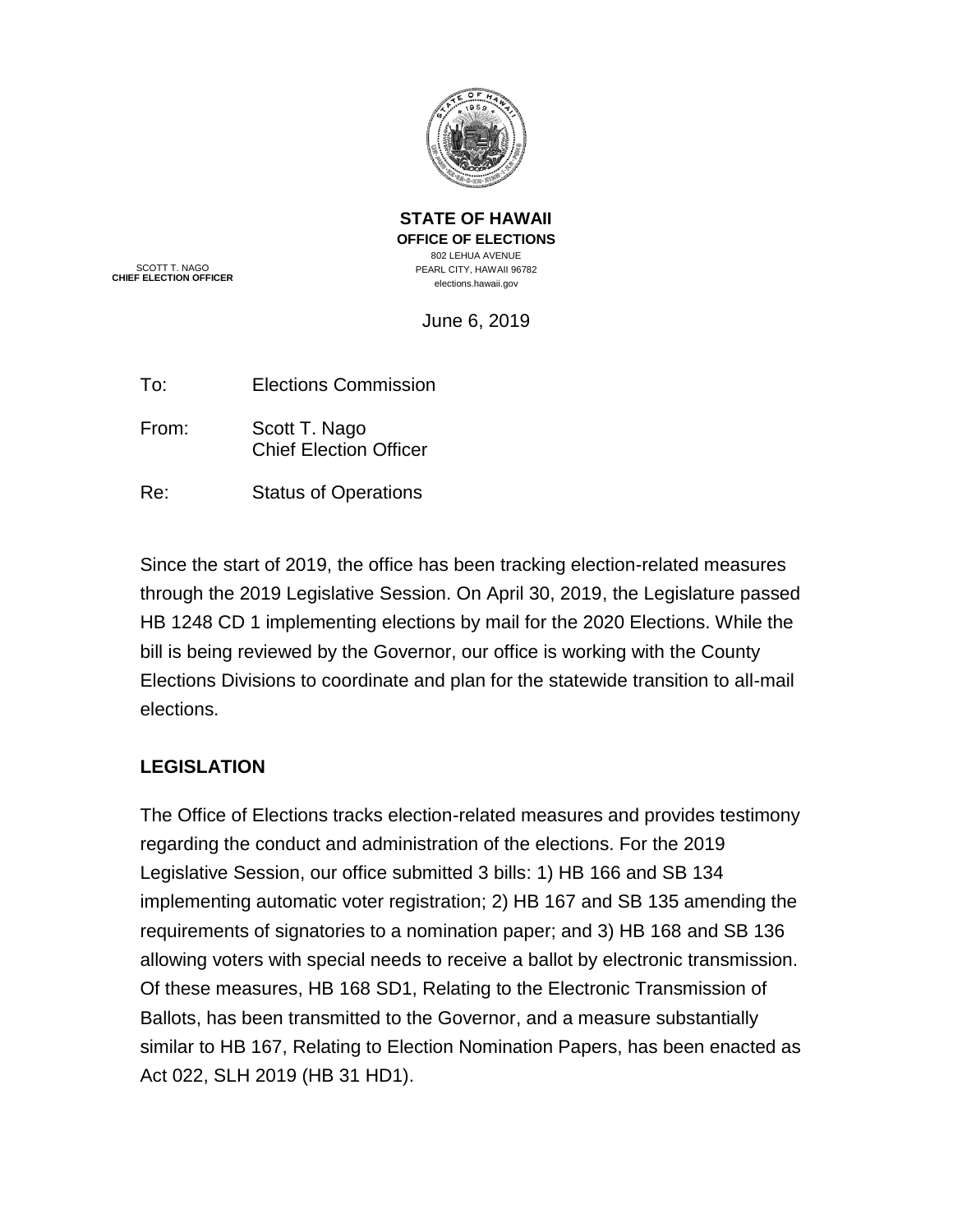The purpose of HB 168 SD1 is to ensure the accessibility of voting by mail. This measure allows a voter with special needs to request a ballot by electronic transmission which can be voted using a compatible device. In previous elections, a ballot could be electronically transmitted to meet the requirements of the Uniformed and Overseas Citizen Absentee Voting Act (UOCAVA), or to an absentee mail voter within 5 days of the election. With this measure, and looking to implement elections by mail, a voter with special needs may request a ballot by electronic transmission when the ballot packets are made available approximately 18 days prior to the election.

HB 31 HD1, Relating to Election Nomination Papers, removes the requirement for signatories to provide the last 4 digits of their Social Security Number and year of their birth on a candidate's nomination paper. Previous legislation removed Social Security Number as a requirement to register to vote. Since we no longer require or obtain the Social Security Number of every voter, we cannot use it to verify a signatory's information. We are able to verify a signatory to a nomination paper based on the required information: name, residence address, and month and day of birth.

The Legislature also passed bills to implement automatic recounts for contests within 0.25% vote difference; specify that if a voter becomes ineligible after casting their ballot the ballot will still be counted; and require the Department of the Attorney General to provide a statement about proposed constitutional amendment questions to be voted on in the general election. Similarly, the Senate adopted a resolution for the Legislative Reference Bureau to establish a task force to review the voter education system and propose improvements.

All bills introduced this Legislative Session carry over to the 2020 Legislative Session.

## **IMPLEMENTING ELECTIONS BY MAIL**

The Office of Elections supports elections by mail because we believe it is convenient and accessible for voters and will streamline the administration of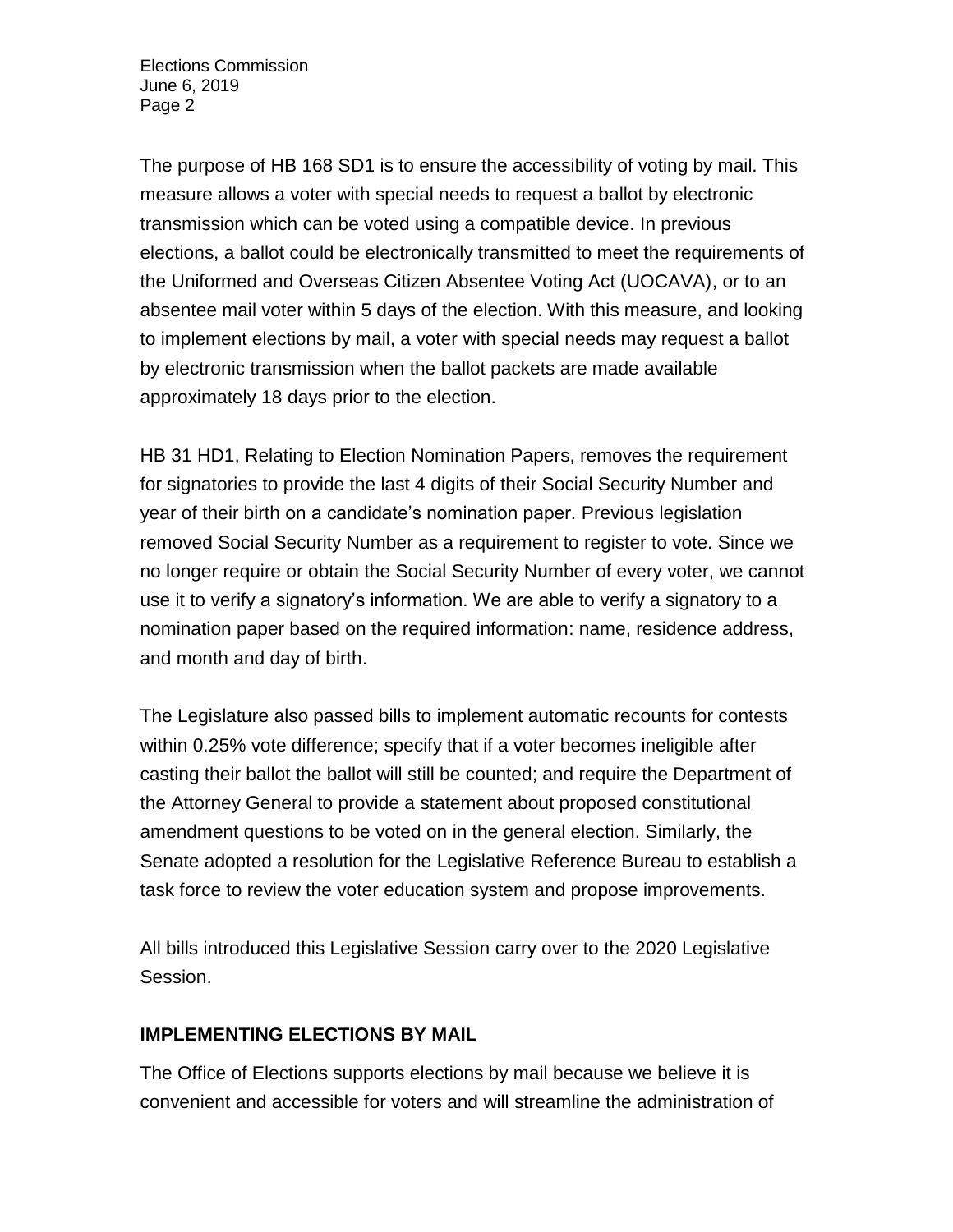elections. The bill specifies that the Office of Elections is responsible for the printing and counting of ballots, and each County Elections Division is responsible for voter registration, mailing and receipt of ballots, and establishing and operating voter service centers and places of deposit. We have projected that conducting elections by mail will save our office \$750,000 in the cost of election day officials.

In an elections by mail model, all properly registered voters are automatically sent a ballot to the mailing address associated with their voter registration 18 days prior to the election. Voters still have the option to vote in person at a voter service center, or may request a ballot be sent to a temporary address (e.g., if they are travelling out-of-state for a selected election – primary, general, or both).

In the coming months, we will be focusing on executing a voter education and awareness campaign and list maintenance of the voter registration rolls. We will also be drafting administrative rules relating to procedures for elections by mail, updating the voter registration application by removing the permanent absentee option, preparing for candidate filing, which begins on February 3, 2020, and adapting our counting center operations.

## **VOTER EDUCATION AND LIST MAINTENANCE**

Our office is working with the County Elections Divisions to coordinate a statewide notification card mailing to all registered voters. This card serves a dual purpose of notifying the voter of the transition to elections by mail beginning with the 2020 Elections and list maintenance.

The integrity of the voter registration rolls and the validity of voters' addresses is essential to elections and especially in the implementation of elections by mail. We rely on voters to update their voter registration record as they move to a new residence, update their mailing address, or change their name. The removal of ineligible voters from the registration rolls ensures the accuracy and integrity of our elections. As such, the National Voter Registration Act of 1993 (NVRA) provides a mechanism to maintain and clean up the voter registration rolls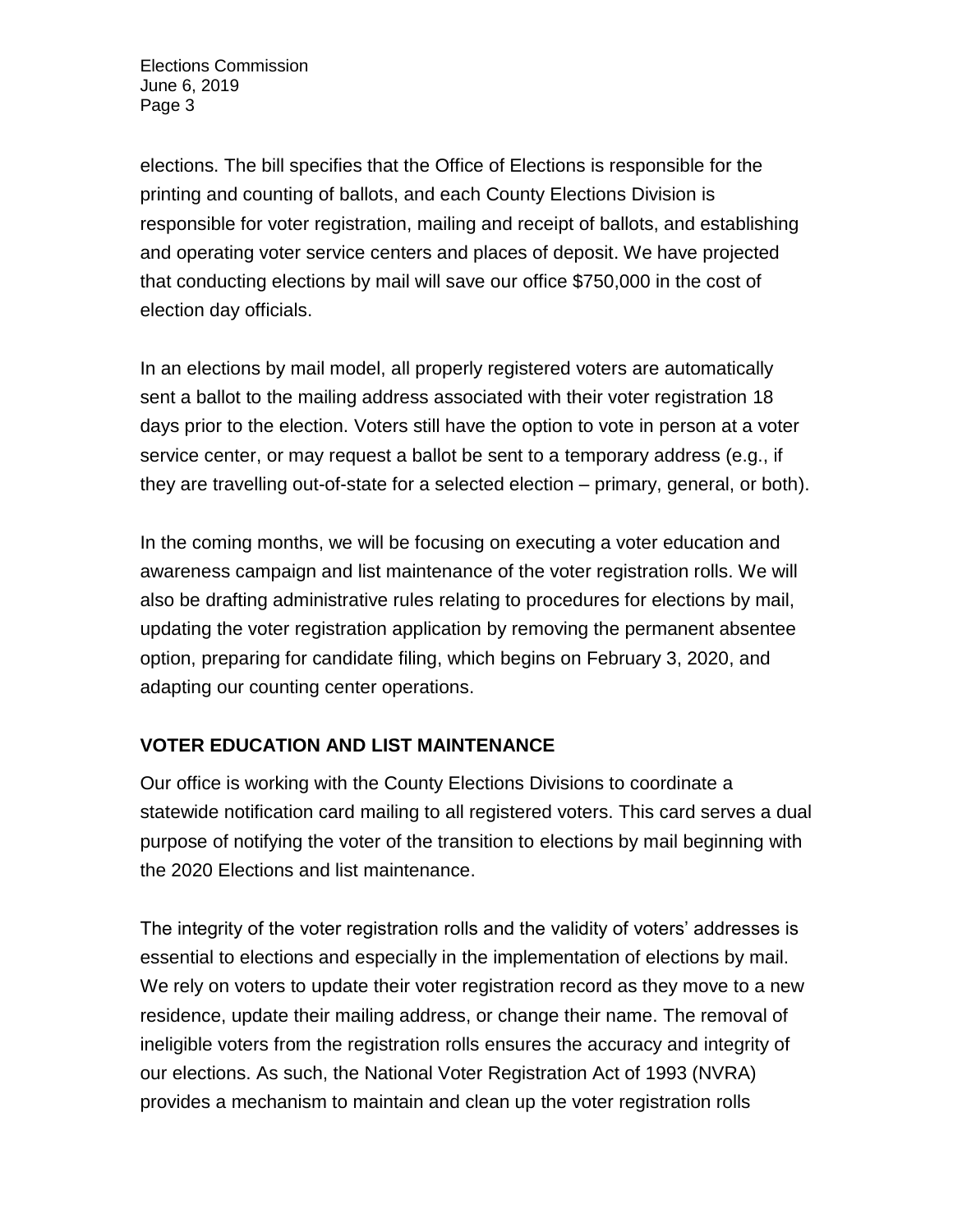through address confirmation procedures to determine if a voter no longer resides in the jurisdiction.

The notification card will be part of a series of mailings that will help County Election Officials to conduct list maintenance. The notification card, scheduled to be mailed in August 2019, will be addressed to each voter and sent by nonforwardable mail. If the U.S. Postal Service is unable to deliver the notification card as addressed, it will be returned to the County Elections Division as an indication that the voter may no longer live at the address associated with their voter registration record. Election Officials will then send a second notification card by forwardable mail asking the voter to update their registration record. All voters who are mailed a second notification card will be designated inactive and removed from the voter registration rolls if they fail to update their registration within the next 2 election cycles (after the 2022 General Election).

Voters designated inactive will not be mailed a ballot for the election until they update their registration. Voters may update their registration at any time using the online voter registration system or by submitting a voter registration application to their County Elections Division.

When the notification card is mailed, we will also issue a press release to inform voters about the purpose of the notification card and to ask that they return the card to their County Elections Division if a voter no longer resides or receives mail at that address (e.g., parents who still receive mail for their children long after they have moved to the mainland).

Subsequent mailings will be sent to voters statewide including a signature capture card in early 2020, and yellow cards beginning around the end of March 2020. The signature capture card asks each voter to provide their signature to be used to validate their voted ballot return envelope, while the yellow card, or notification of voter registration, provides election information. We will launch a media campaign to raise awareness about the importance of these cards.